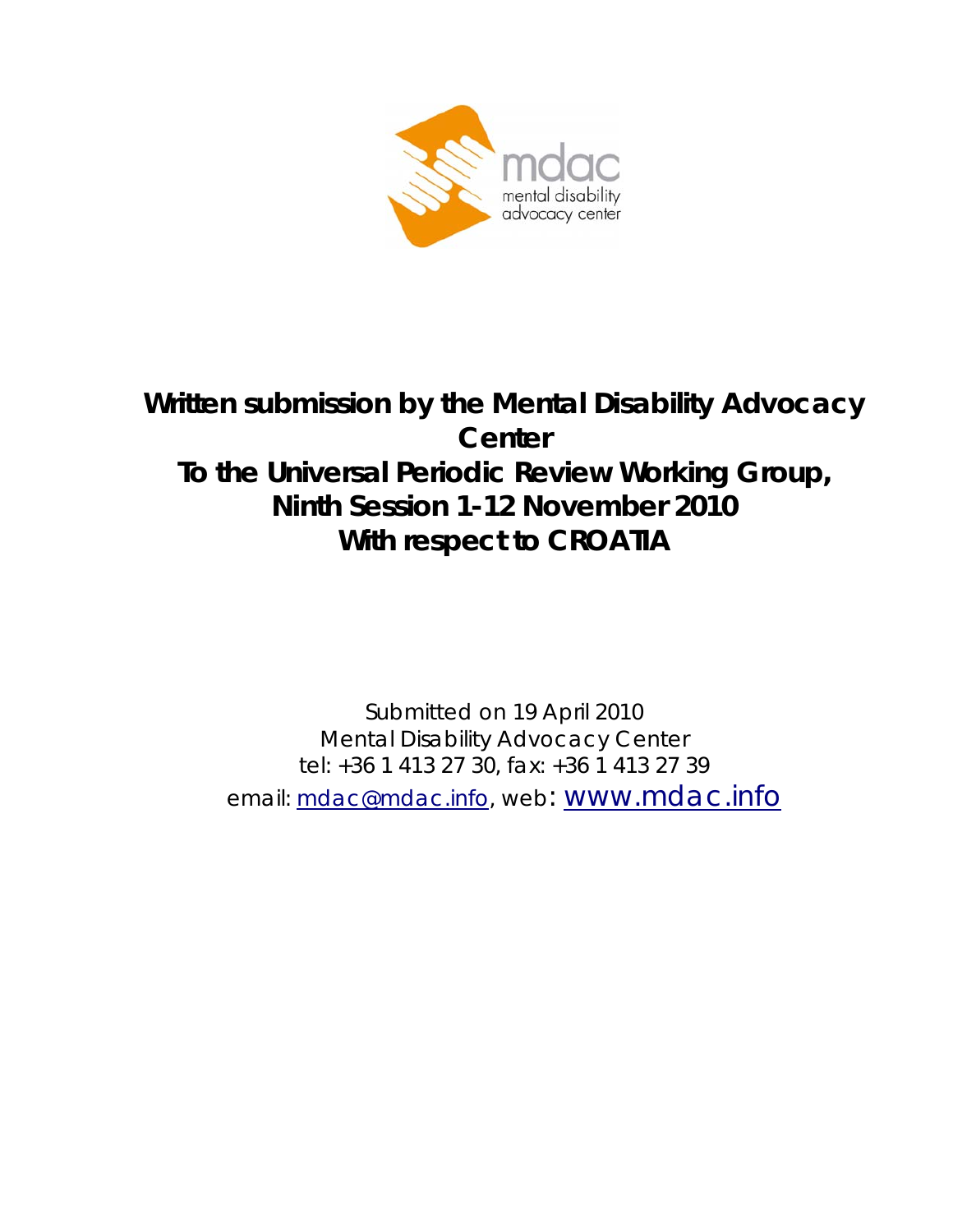## *1. Introduction.*

- 1. The Mental Disability Advocacy Center (*hereinafter* "MDAC"), is an international NGO based in Budapest, that advances the human rights of children and adults with actual or perceived intellectual disabilities or psycho-social (mental health) disabilities. Commencing work in Croatia in 2007, MDAC focuses its attention on the rights of people with disabilities living in segregated institutions, because of their social exclusion and increased vulnerability to rights abuse and neglect. Together with local NGO partners, MDAC carried out monitoring of 13 psychiatric and social care institutions in Croatia in 2007, and a follow up monitoring mission in 2010 is being planned. MDAC respectfully submits the following written comments concerning Croatia for consideration by the Human Rights Council (*hereinafter* "the Council") at its 9th Session of Universal Periodic Review.
- 2. In the present report, MDAC wishes to draw the Council's attention to the situation of some of the most vulnerable and marginalised individuals in Croatia, namely, people with mental health and/or intellectual disabilities. In this report we use the terms mental health disability (or psychiatric disorder) and intellectual disability (or developmental disability, mental retardation). We sometimes use the umbrella term mental disability, doing so recognizing that the two different 'groups' are not homogenous, and individuals have different needs and aspirations.
- 3. **Part 1** of the present report lays out anomalies in the Croatian legal and institutional framework, and **Part 2** focuses on human rights on the ground covering **(a)** the rights violations of persons who have been formally stripped of their legal capacity on grounds of mental disability (hereinafter "persons deprived of legal capacity"), **(b)** institutionalisation, & **(c)** use of restraint. **Appendix I** contains recommendations.

## *Part 1. Legal and institutional framework in the promotion and protection of human rights*

- 4. Croatia ratified the UN Convention on the Rights of Persons with Disabilities (CRPD) on 15 August 2007. However, the Croatian translation of Article 12 of the CRPD, which guarantees that persons with disabilities exercise legal capacity on an equal basis with others, poses a serious gap with respect to the rights provided in the original text. The English phrase "legal capacity" has two meanings in Croatian legislation: a) the capacity to have rights which commences at birth and belongs to all individuals, and b) the capacity to exercise rights in legal and other matters.<sup>1</sup> Regrettably, the Croatian translation of Article 12 of the CRPD covers only the first meaning, a linguistic error which potentially inhibits the paradigm shift which Article 12 envisions. As a result, Croatian law is at odds with international law. This also puts into question the principle of equal recognition before the law prescribed by the Croatian Constitution (Art 14(2)).
- 5. Croatian law does not provide for alternatives to guardianship which, rather than substituting an adult's decision-making, provide support in decision-making and promote

<sup>1</sup> Articles 17 and 18 of the Civil Obligations Act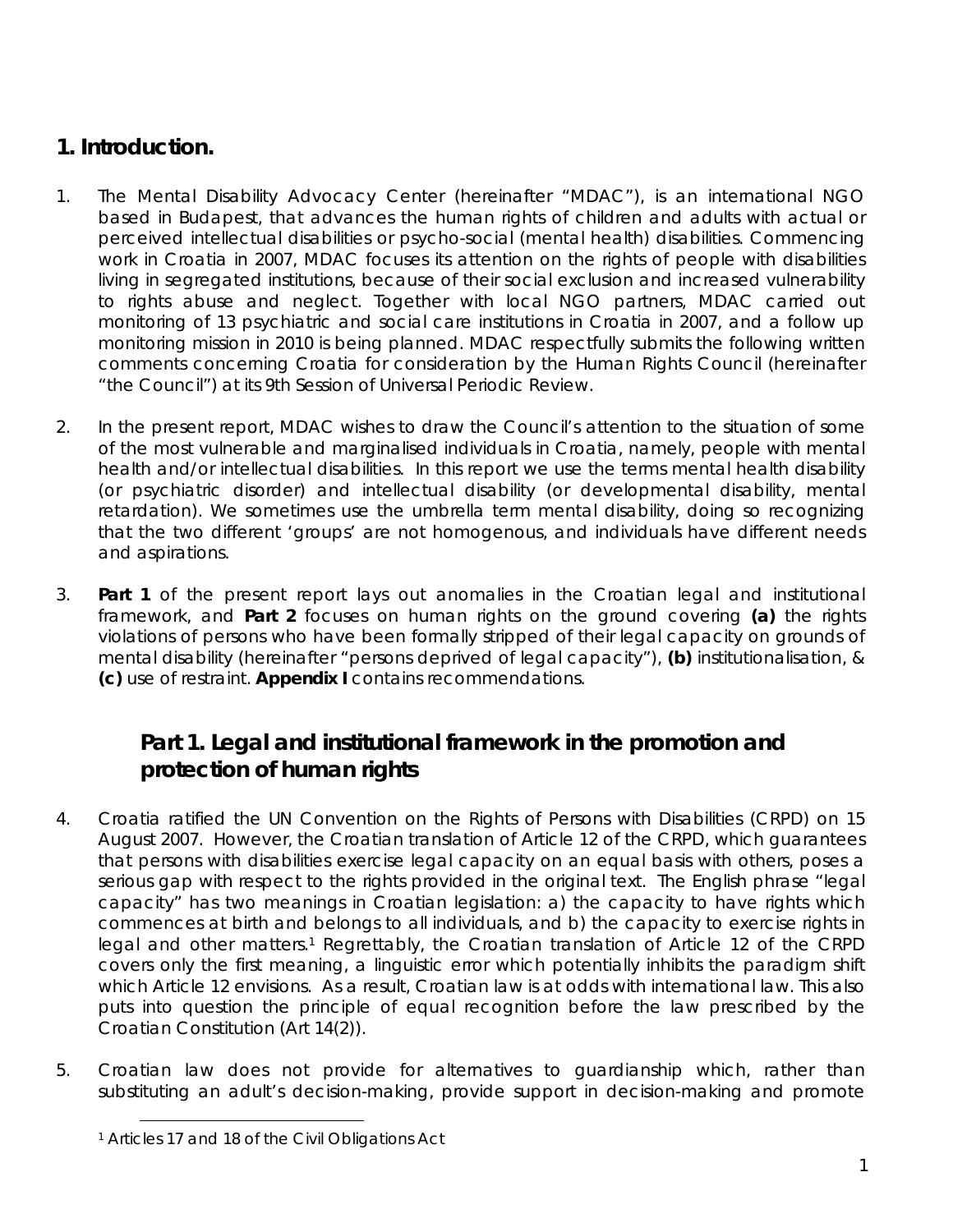autonomy in accordance with Article 12(3) of CRPD. Croatian law must be reformed to ensure that persons deprived or restricted of legal capacity continue to enjoy and exercise their basic human rights, including the right to marry, found a family, to vote, work and take legal action and seek judicial remedies. Deprivation of a person's legal capacity also impedes their rights to a fair trial, and, freedom of association and property ownership.

- 6. Article 150 of the Family Act requires that the court must reinstate legal capacity to an adult where the conditions for depriving legal capacity are no longer met. However, there is no automatic review which examines the continuing necessity of the measure, and so it is very rare for someone's legal capacity to be restored. The only provision which could purport to require a periodic review is Article 165 of the Family Act which requires a three-yearly review by a doctor, upon request of the Centre for Social Care, to give an opinion on the health status of the adult in relation to the reason for deprivation or restriction of legal capacity. This provision is inadequate for several reasons: (a) three years is insufficiently frequent given many mental health problems are cyclical in nature, (b) it is a medical review instigated by a State body and is not automatic for all: MDAC has heard from staff of institutions that the centres for social care which are responsible for instigating reviews rarely take the initiative to do so, leaving countless persons needlessly restricted of their rights.<sup>2</sup>
- 7. Croatian law does not provide State-funded legal representation for the adult during guardianship proceedings. The centre for social care of the local authority has the responsibility to appoint a guardian *ad litem* (case guardian) upon an application to restrict or deprive an adult of legal capacity (Family Act, Art 168). There is no legal requirement for this person to represent the adult's wishes (and in practice, these people frequently do not represent the person with disabilities).
- 8. The Family Act removes the entitlement for adults fully deprived of legal capacity, and those partially deprived of legal capacity where the judge has specified so, to have their maternity or paternity recognised (Art 57(2)), unless specifically determined in court proceedings. An application for such determination is made by the guardian in the adult's name. A child of an adult deprived of legal capacity can automatically be placed under the guardianship of the state (Family Act, Art 152), and the local authority can remove the child from the family, and place him or her under guardianship of another person, or send the child to a children's institution (Family Act, Art 153).
- 9. According to the 'Law on Health Measures for the Realisation of the Right to Free Choice on Giving Birth' (Official Gazette 814/78- still in effect), for persons over the age of 35 fully deprived of their legal capacity, their sterilisation can be requested by their parents or their guardian with the consent of the guardianship authority (Article 10) and it is considered that consent is implicit in the request (Article 11)).
- 10. Article 45 of the Croatian Constitution provides for a right for all citizens of Croatia over the age of 18 to vote. However, the Electoral Register Act provides that adults who have been fully deprived of legal capacity are not entitled to vote (Article 2), and a judge can

<sup>2</sup> This has also been noted in a report by the Zagreb Institute for Economics which states that "*much of the existing assessment work in CSWs [centres for social care] is based on psycho-medical models in*  which people are not treated holistically in terms of social needs but are, rather, the sum of their *problems defined by various professionals*". Report of the Zagreb Institute of Economics, "Social Protection and Social Inclusion in Croatia", p. 90, http://www.eizg.hr/AdminLite/FCKeditor/UserFiles/File/Summary-Stubbs.pdf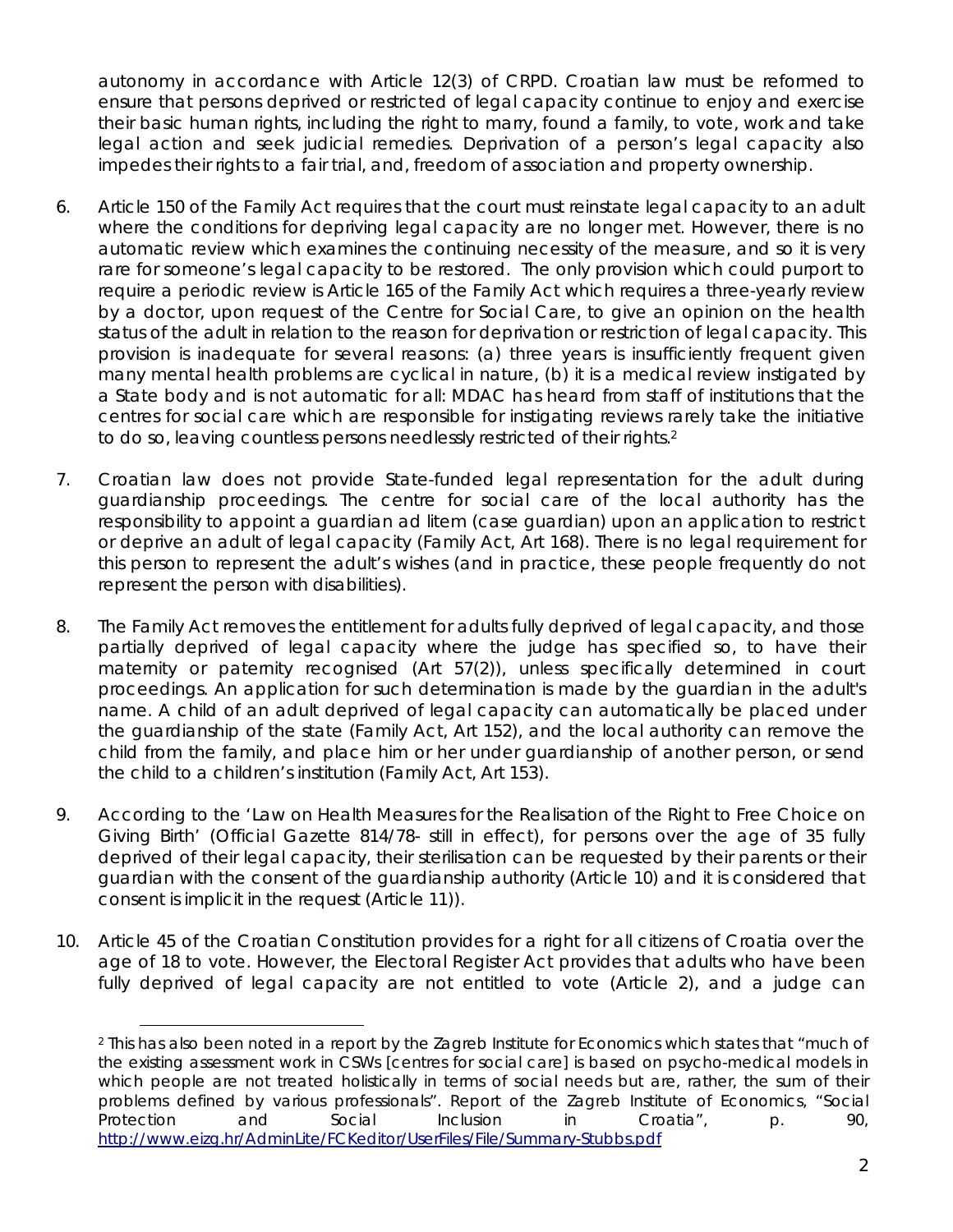specifically remove voting rights when partially restricting an adult of legal capacity (Family Act, Art 159(3)). This restriction has no rational basis, for it cannot be automatically accepted that people lacking capacity are unable to express political views and preferences; no test or standard exists to determine whether adults with or without disabilities are able to vote.

- 11. The current practice of involuntary detention in psychiatric hospitals and placement into social care institutions for persons with mental disabilities, and persons lacking legal capacity fail to satisfy the requirements and procedures established by international law. Persons deprived of their legal capacity who do not consent to hospitalisation cannot by law access safeguards available in Croatian law for persons not restricted of their legal capacity; it is only their guardian's consent which is required to qualify the admission as voluntary.3 Residents in social care institutions cannot access a court to challenge the lawfulness of their detention.
- 12. Despite policies in Croatia to promote community-based care for persons with mental disabilities,<sup>4</sup> very little progress has been made.<sup>5</sup> There is no legal right to live in the community, and no legal obligation duties on local governments to find alternatives to institutions. Independent living support is not available. Persons with disabilities can be detained in institutions for life by the decision of a guardian, a public law function which attracts no scrutiny, appeal processes or transparency.
- 13. Croatian law fails to safeguard informed consent to treatment for persons being treated in psychiatric establishments including persons lacking legal capacity, thus creating increased risk of non-consensual and forced measures of admission, treatment and restraint.<sup>6</sup> Contrary to international standards and Croatian law, there are no written policies, regulation or guidelines on how restraint should be administered, monitored and recorded,<sup>7</sup> and there

<sup>&</sup>lt;sup>3</sup> This practice has been addressed and found as unlawful, by the European Court of Human Rights in an analogous case: see Shtukaturov v. Russia, 2008.

<sup>4</sup> The Croatian government recognised the particular problem of institutionalisation of persons with mental disabilities and in 2007 set it as a priority in their EU Joint Inclusion Memorandum (JIM) stating that a "strong impetus to deinstitutionalisation was given by non-governmental organisations and associations. However, legal provisions aimed at deinstitutionalisation of social services are not sufficient; what is needed is a strong support from the state and a different social climate where a new concept of social services and their providers will be realised". JIM on Social Inclusion of the Republic of Croatia, 5 March 2007, para. 4.2.4.1; http://ec.europa.eu/employment\_social/social\_inclusion/docs/2007/JIM-croatia\_en.pdf

<sup>5</sup> The European Commission's Annual Progress Report on Croatia 2008 evaluated that *"continued efforts are needed as regards socially vulnerable and/or persons with disabilities. In the area of mental health, the policy of providing care through community-based services instead of in institutions has shown no tangible progress". SEC(2008) 2694* 5 November 2008, p.54,http://ec.europa.eu/enlargement/pdf/press\_corner/key-

documents/reports\_nov\_2008/croatia\_progress\_report\_en.pdf

<sup>6</sup> The Law on the Protection of Persons with Mental Disorders does not require written consent for admission to and treatment in a psychiatric hospital. This requirement had been formerly envisioned in the Law on the Protection of Persons with Mental Disorders, however following the 1999 amendments to the law, the requirement was removed.

<sup>7</sup> Article 55 of the Law on the Protection of Persons with Mental Disorders instructs healthcare workers to the ordinances of the Ministry of Health & Social Welfare for guidance on the use of restraint, yet such ordinances were never adopted.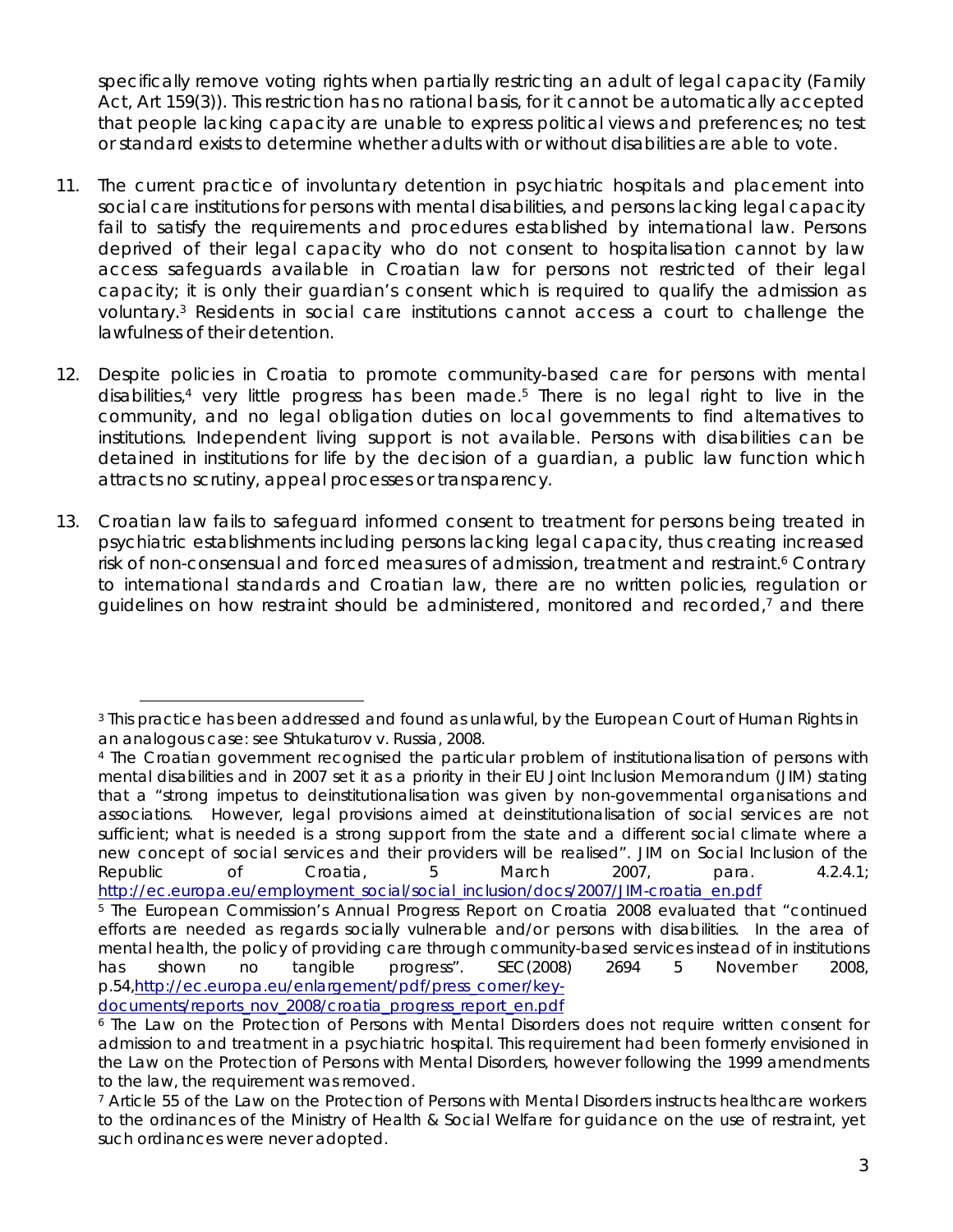are no provisions regulating the use of chemical restraint. 8 This leads to defective practices across psychiatric establishments in breach of the right to be free from ill-treatment.

## *Part 2. The promotion and protection of human rights on the ground*

### **a. Legal capacity**

- 14. Although the need for reforming the legal capacity / guardianship system has been identified by both the European Commission and the Croatian government as a priority issue in anticipation of Croatia's accession to the European Union,<sup>9</sup> no progress has been made. Governmental data indicates that the numbers of people deprived of their legal capacity is increasing, with 17,810 persons recorded in 2008.10 These people are subject to serious, arbitrary, and automatic rights deprivations, including the right to fair trial, to respect for private life, to marry, freedom of movement, freedom of association and access to justice. The guardianship system contributes to long term institutionalisation and social exclusion.
- 15. Most placements into social care institutions result in arbitrary detention. Residents are subject to a strict regime and those lacking legal capacity are detained. There is no court review of a placement decision by the local municipality, and there is no court review of the necessity of detention.
- 16. Croatian law violates an adult's right to equality before the courts by denying persons lacking legal capacity of their participation in court proceedings. The European Court of Human Rights (ECtHR) judgment in the case *X v. Croatia* is illustrative.<sup>11</sup> In this case, a mother was deprived of her legal capacity and automatically denied her parental rights. She was excluded from court proceedings determining her daughter's adoption. The ECtHR found a violation of her right to a fair trial and her right to private and family life due to the way in which she was automatically exclusion from adoption proceedings.
- 17. In violation of Article 12(4) of the CPRD, the law allows for employees of mental health and social care institutions to be appointed as guardian of one or more persons residing in institutions – a common practice throughout the country. According to governmental data over the last three years approximately 77 per cent of adults under guardianship living in institutions have a quardian who is an employee of that institution, $12$  despite Croatian law

<sup>8</sup> Law on the Protection of Persons with Mental Disorders, Chapter VIII, Articles 54–58. The Special Rapporteur on Torture has given special attention to psychiatric interventions, that "forced and nonconsensual administration of psychiatric drugs, and in particular of neuroleptics, for the treatment of a mental condition needs to be closely scrutinized. Depending on the circumstances of the case, the suffering inflicted and the effects upon the individual's health may constitute a form of torture or illtreatment." Report of the Special Rapporteur on Torture, A/63/175, 28 July 2008, para 63.

<sup>9</sup> See the *Joint Memorandum on Social Inclusion of Croatia*, 5 March 2007, para 4.2.4.2 (in the JIM, guardianship is referred to as "custodianship");

http://ec.europa.eu/employment social/social\_inclusion/docs/2007/JIM-croatia\_en.pdf<br><sup>10</sup> According to data from the Ministry of Health and Social Welfare, in 2006, 16,230 persons under guardianship of which 4257 lived in institutions (plus 542 more in hospitals); in 2007, 16,448 persons under guardianship of which 4392 lived in institutions (plus 534 more in hospitals); in 2008, 17,810 persons under guardianship of which 4866 lived in institutions (plus 500 more in hospitals). See http://www.mzss.hr/hr/zdravstvo\_i\_socijalna\_skrb/socijalna\_skrb/statisticka\_izvjesca<br><sup>11</sup> Application no 11223/04, judgment of 17 July 2008

<sup>12</sup> In 2006, 3,243 of the 4,257 adults under guardianship living in institutions had guardians who were simultaneously employees of the residential institution where the person under guardianship lived; in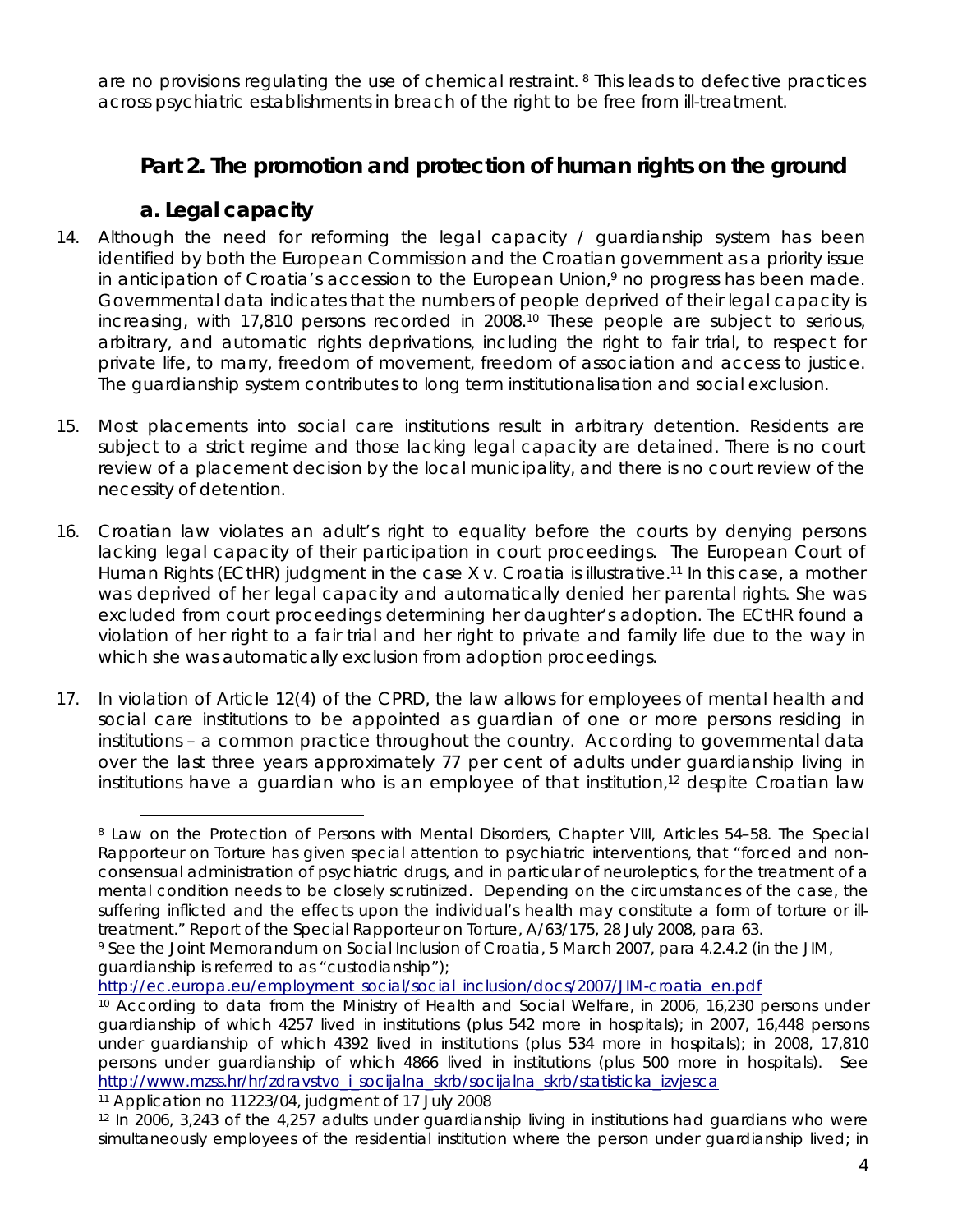prohibiting guardians to have potential conflicts of interest (Family Act, Art. 175(3)). However there are no appeal rights against the appointment of a guardian, perpetuating both corruption and impunity for human rights violations.

- 18. In some institutions, on arrival residents' legal capacity is intact, but staff initiate the process to deprive them of legal capacity and for the staff to be the guardian. This is not based on individual need but done for staff convenience and control.
- 19. Guardians can place an individual into an institution without even consulting that individual, and do so against the individual's express wishes, resulting in *de facto* detention. They need only seek approval from the local government's centre for social care (Family Act, Arts 185, 186). There is no obligation on guardians to seek alternative and less restrictive accommodation. Placement of persons into psychiatric and social care institutions continues well after it is clinically necessary. According to staff, many residents are capable of living on their own, yet due to the lack of community based services and social factors such as poverty, homelessness, and social exclusion, they remain in institutions on a long term basis<sup>13</sup>

#### **b. Institutionalisation**

- 20. The practice of detaining persons in remote social care institutions infringes on the right to live in the community, set out in Article 19 of the CRPD. The population of these detainees is overwhelmingly persons with (or diagnoses of) intellectual disabilities or mental health disabilities. Such segregation is a form of disability-based discrimination.
- 21. MDAC has observed that in some psychiatric hospitals and social care institutions, patients/residents are restricted in their interactions with others with the explicit aim of discouraging forming intimate relationships. Displays of sexual interest or conduct are considered as a treatable consequence of the patients/residents' mental disorder and as a result, sexual and reproductive health including information about these issues (Article 25 CRPD) is severely restricted.

### **c. Use of restraints**

 $\overline{a}$ 

22. There are no national guidelines or training for mental health and social care professionals on the ab/use of physical and chemical restraints and seclusion in mental health and social care institutions. This contributes to health, safety and dignity being jeopardized. Restraints are applied in circumstances which do not call for it. MDAC has witnessed residents in social care institutions being placed into straight-jackets during mealtimes for convenience of staff to feed them, and wheelchair users in social care institutions being tied by strips of cloth around their waist to their wheelchairs, and also having their chairs tied to fixtures such as radiators to prevent them from moving around. Staff of a psychiatric hospital said that all newly admitted forensic patients were automatically placed in isolation to conduct observation of their behaviour: this is contrary to accepted international practice.

2007, it was 3,451 of 4,392 adults; and in 2008, 3,650 out of 4,866, See http://www.mzss.hr/hr/zdravstvo\_i\_socijalna\_skrb/socijalna\_skrb/statisticka\_izvjesca<br><sup>13</sup> This was also noted in the supplementary report to Croatia's Joint Inclusion Memorandum, many

residents are in care "*as much for social reasons, lacking a carer, as for any rehabilitation or therapeutic purpose*." Social Protection and Social Inclusion in Croatia Final Report for the European Commission Employment, Social Affairs and Equal Opportunities DG", Institute of Economics, Zagreb, May 2006, p.80, p.80, see http://ec.europa.eu/employment\_social/spsi/docs/social\_inclusion/2006/study\_croatia\_en.pdf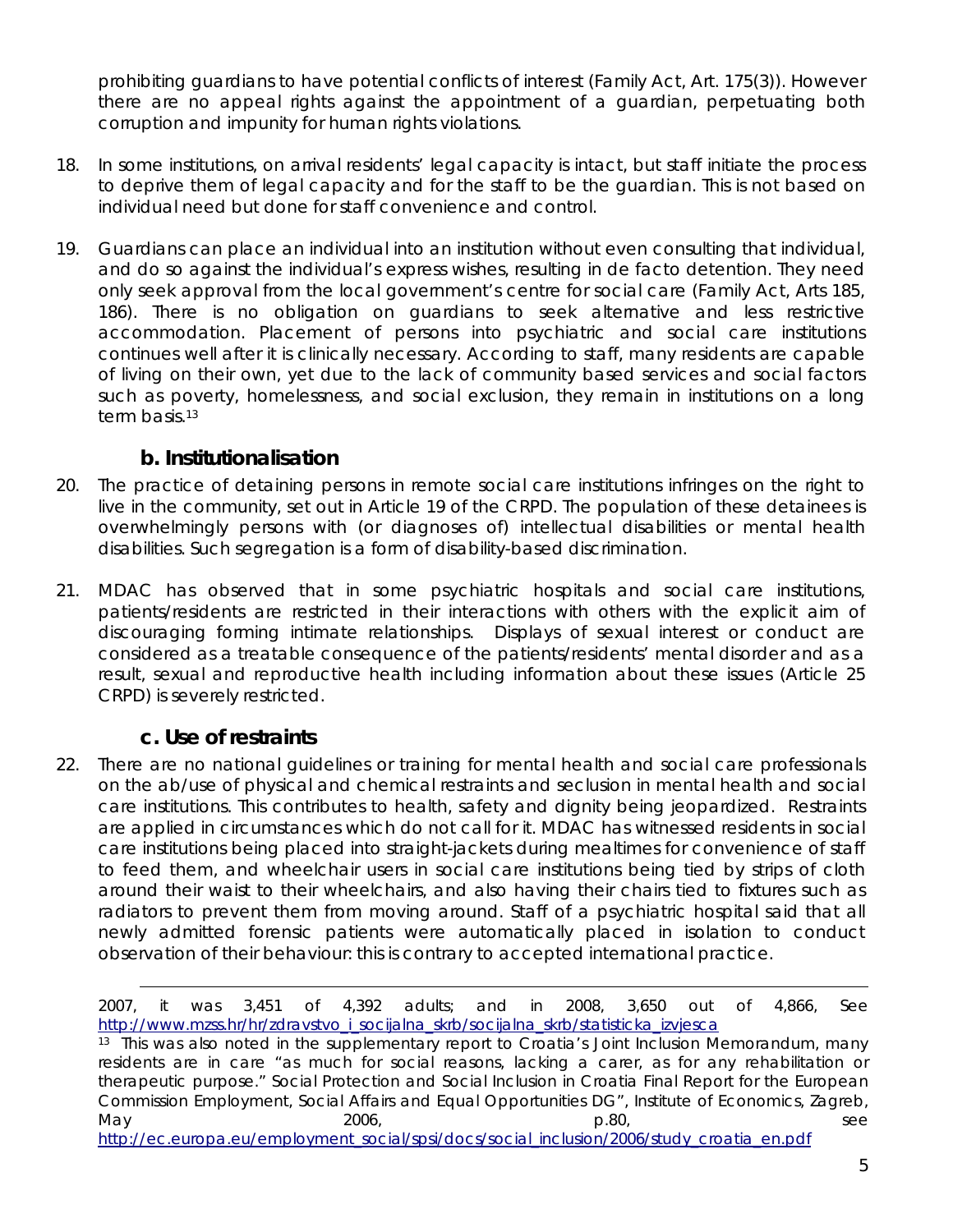23. MDAC' is aware that certain Croatian children's institutions use cage beds or net beds as a method of restraint. Due to a shortage of staff, and a lack of training, cage beds are resorted to, to keep children in order. MDAC learned that staff working with children and adults with mental disabilities do not receive training on working with persons with disabilities, resulting in situations in which residents' right to moral and physical integrity are put at risk.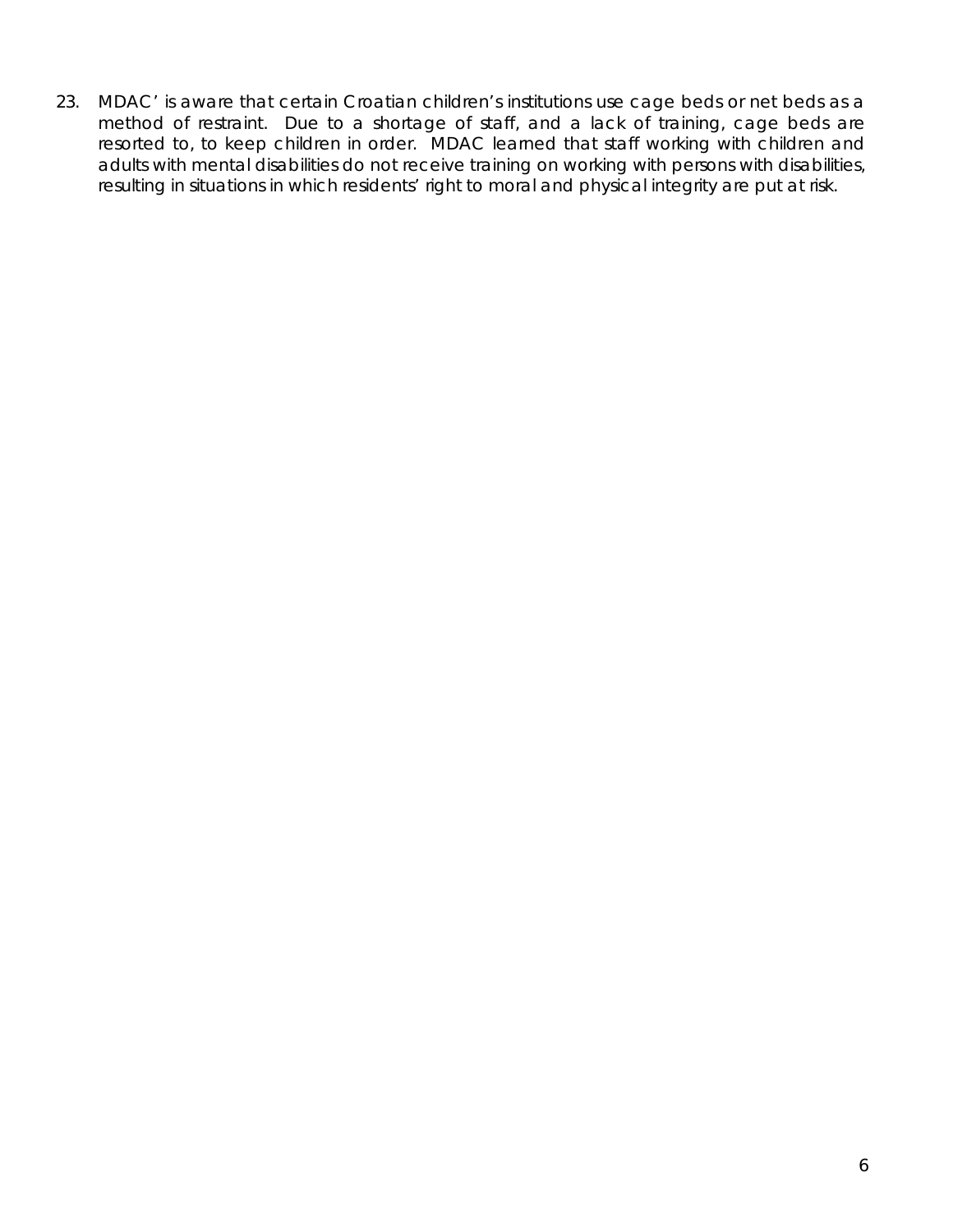## **Appendix 1 - Recommendations**

In light of the above, MDAC would like to assist the UPR Working Group by suggesting that it makes the following recommendations to the Croatian Government to enable the Government to take appropriate measures, in full consultation with people with disabilities and their respective organisations, to bring law, policy and practice in line with the requirements of the UN body of human rights law and standards:

- Introduce changes to the law governing legal capacity proceedings and the quardianship system as a whole, to ensure that adults retain their legal capacity, including capacity to act, on an equal basis with others. Develop less restrictive alternatives to guardianship in the law which provide support for exercising one's autonomy, such as supported decisionmaking.
- Ensure that guardianship legislation prevents conflicts of interest arising between an adult and their guardian. Abolish the policy of appointing as their guardian the institution (or staff members thereof).
- Provide sufficient guarantees of the right of adults under guardianship to meaningful participation in the guardianship process from the beginning and for as long as the adult is under guardianship; in particular, ensure full participation of a person in court proceedings in which their capacity is decided on (including the right to be present at the court hearing, to be heard by the court and to present and challenge evidence), and to be provided with high quality legal representation by an attorney paid for by the state.
- Amend legislation to ensure that a person deprived of legal capacity has the right to apply to court for the restoration of their legal capacity, and ensure that courts automatically and periodically review the continued need for guardianship measures.
- Provide for automatic and regular court review of detention in social care institutions, which are places of detention. Ensure that these institutions are regularly monitored by an independent body.
- Enshrine a legal right to live in the community. Develop & enhance community-based care services & community living to support the deinstitutionalisation process, ensure that persons with mental disabilities exercise their right to live in the community, to choose their place of residence, & freedom of movement.
- Introduce legislation and/or a Ministerial protocol on restraint to systematise the use of restraint and prevent its abuse, with the prior full consultation of persons with intellectual disabilities and mental health problems and their representative organisations. Ensure that staff are regularly trained on all aspects of restraint, including its limited purpose and the strict requirements for monitoring and recording incidents of restraint. Provide training and clear guidelines on the importance of informed consent to treatment for all individuals, and ensure that the needs of vulnerable groups, including those who have been fully or partially deprived of their legal capacity, are given special consideration, and that information and consultations are adapted accordingly for meaningful participation of one's treatment.
- Abolish the use of cage beds and restraint in children's institutions. Ensure sufficient number of staff available and properly trained to work with children with disabilities in order to prevent abusive practices.
- Amend legislation to ensure that patients' fundamental rights are upheld in psychiatric and social care institutions. Whether voluntary or involuntary, and regardless of their legal